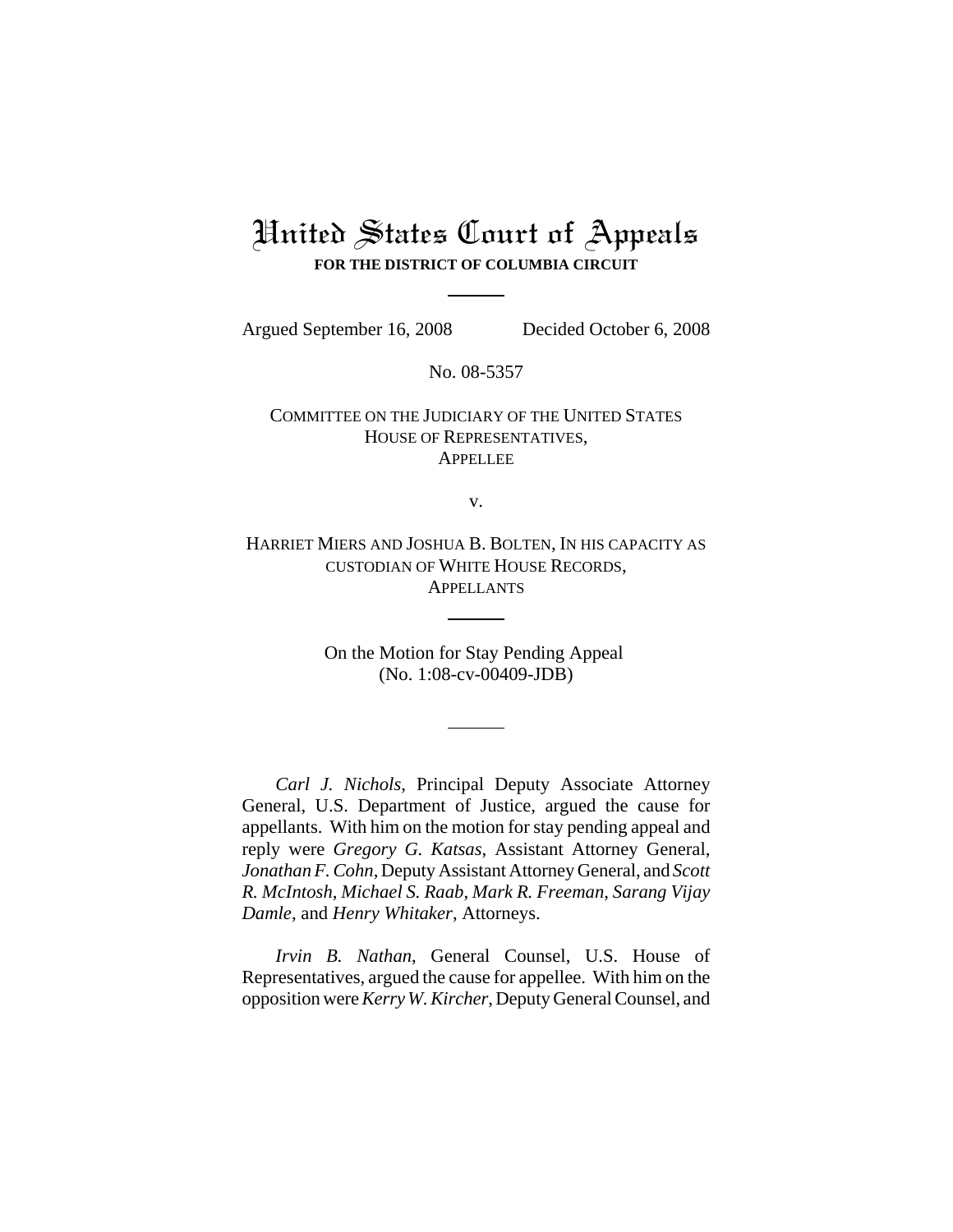*Richard A. Kaplan*, Assistant Counsel.

Before: GINSBURG, RANDOLPH and TATEL, *Circuit Judges*.

Opinion for the Court filed PER CURIAM.

PER CURIAM: On June 13, 2007, the Committee on the Judiciary of the United States House of Representatives issued a subpoena to Harriet Miers, former Counsel to President George W. Bush, seeking to compel her to produce documents and to appear and testify about the forced resignation of nine United States Attorneys in late 2006. On the same day, the Committee issued a subpoena to Joshua B. Bolten, President Bush's Chief of Staff, seeking documents regarding the same subject. President Bush asserted executive privilege to block the testimony and production of the documents, and Ms. Miers and Mr. Bolten refused to comply with the subpoenas. On February 14, 2008, the House of Representatives voted to hold Ms. Miers and Mr. Bolten in contempt of Congress and passed an accompanying resolution authorizing the Committee to initiate an action in federal court seeking to enforce compliance with the subpoenas. The Committee filed suit in the district court on March 10, 2008.

The district court declared that Ms. Miers was legally required to appear and testify in response to the Committee's subpoena, although she could invoke executive privilege in response to specific questions. The district court further ordered Ms. Miers and Mr. Bolten to produce all non-privileged documents and to provide privilege logs describing any documents not produced. The district court's opinion did not address whether executive privilege would bar the disclosure of any particular communication or document. Ms. Miers and Mr. Bolten filed a notice of appeal and moved for a stay pending disposition of the appeal and for expedited briefing and oral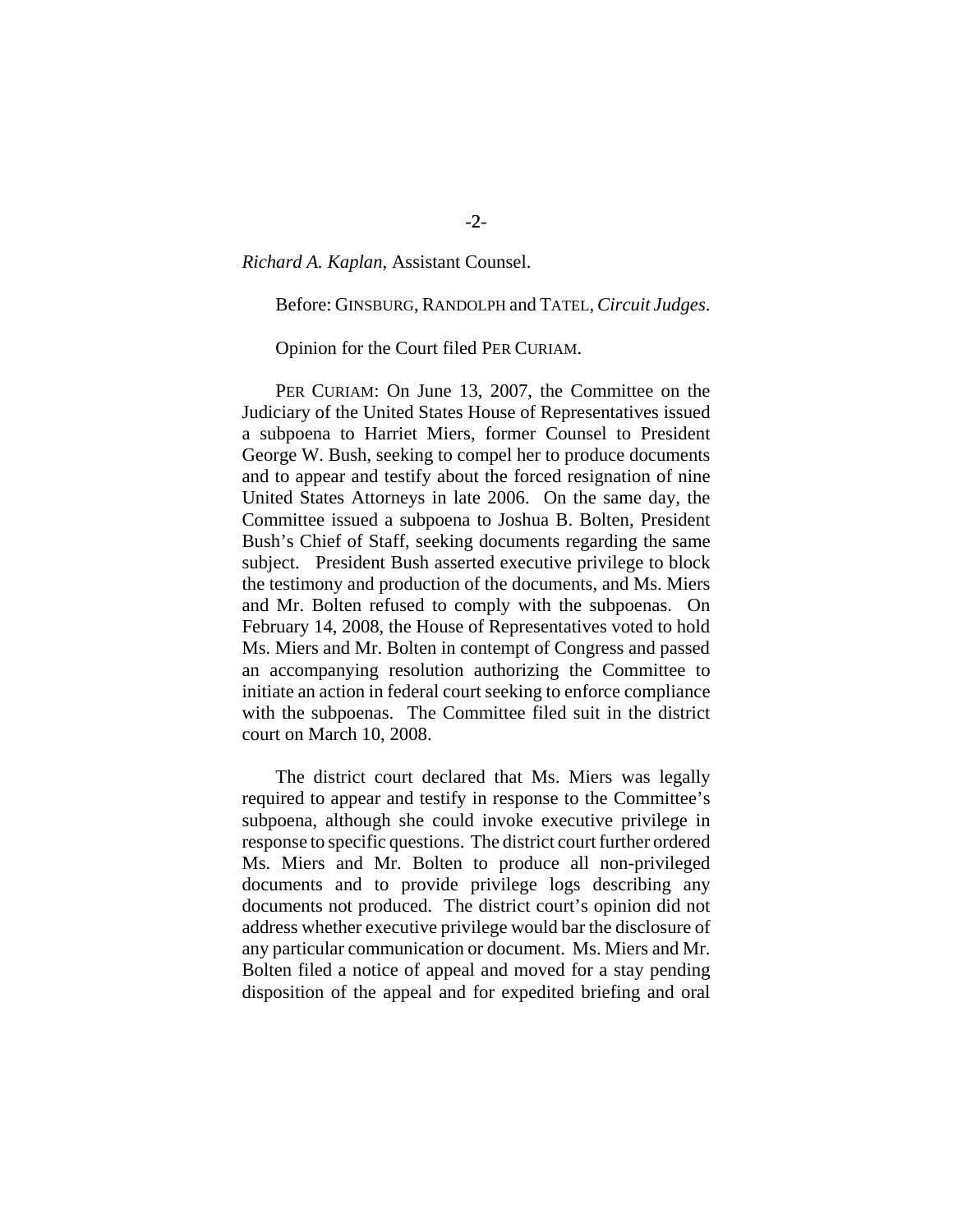argument.

Although the Committee acknowledges that an order granting an injunction is immediately appealable, *see* 28 U.S.C. § 1292(a), it argues that this court lacks jurisdiction because the district court issued no such order. With respect to the production of documents, the Committee is plainly incorrect. The district court ordered Mr. Bolten and Ms. Miers to take certain actions—to produce documents and a privilege log despite their claim, at the President's behest, that executive privilege shields them from legislative compulsion enforced by the judiciary. Given that claim, the district court's order is immediately appealable. *See United States v. Nixon*, 418 U.S. 683, 691 (1974); *Carson v. Am. Brands, Inc.*, 450 U.S. 79, 84 (1981); *cf. United States v. Phillip Morris*, 314 F.3d 612, 617-618 (D.C. Cir. 2003). As to Ms. Miers's testimony, the court framed its decree as a declaratory judgment. But Ms. Miers acted in compliance with the instruction of President Bush, and we have long presumed that officials of the Executive Branch will adhere to the law as declared by the court. As a result, the declaratory judgment is the functional equivalent of an injunction. *See Sanchez-Espinoza v. Reagan*, 770 F.2d 202, 208 n.8 (D.C. Cir. 1985) (citing *Samuels v. Mackell*, 401 U.S. 66, 73 (1971)). In addition, the Supreme Court has long held that a district court's denial of a colorable claim of immunity from process is immediately appealable. *See, e.g.*, *Mitchell v. Forsyth*, 472 U.S. 511, 525-26 (1985). We therefore find that appellate jurisdiction exists.

The present dispute is of potentially great significance for the balance of power between the Legislative and Executive Branches. But the Committee recognizes that, even if expedited, this controversy will not be fully and finally resolved by the Judicial Branch—including resolution by a panel and possible rehearing by this court en banc and by the Supreme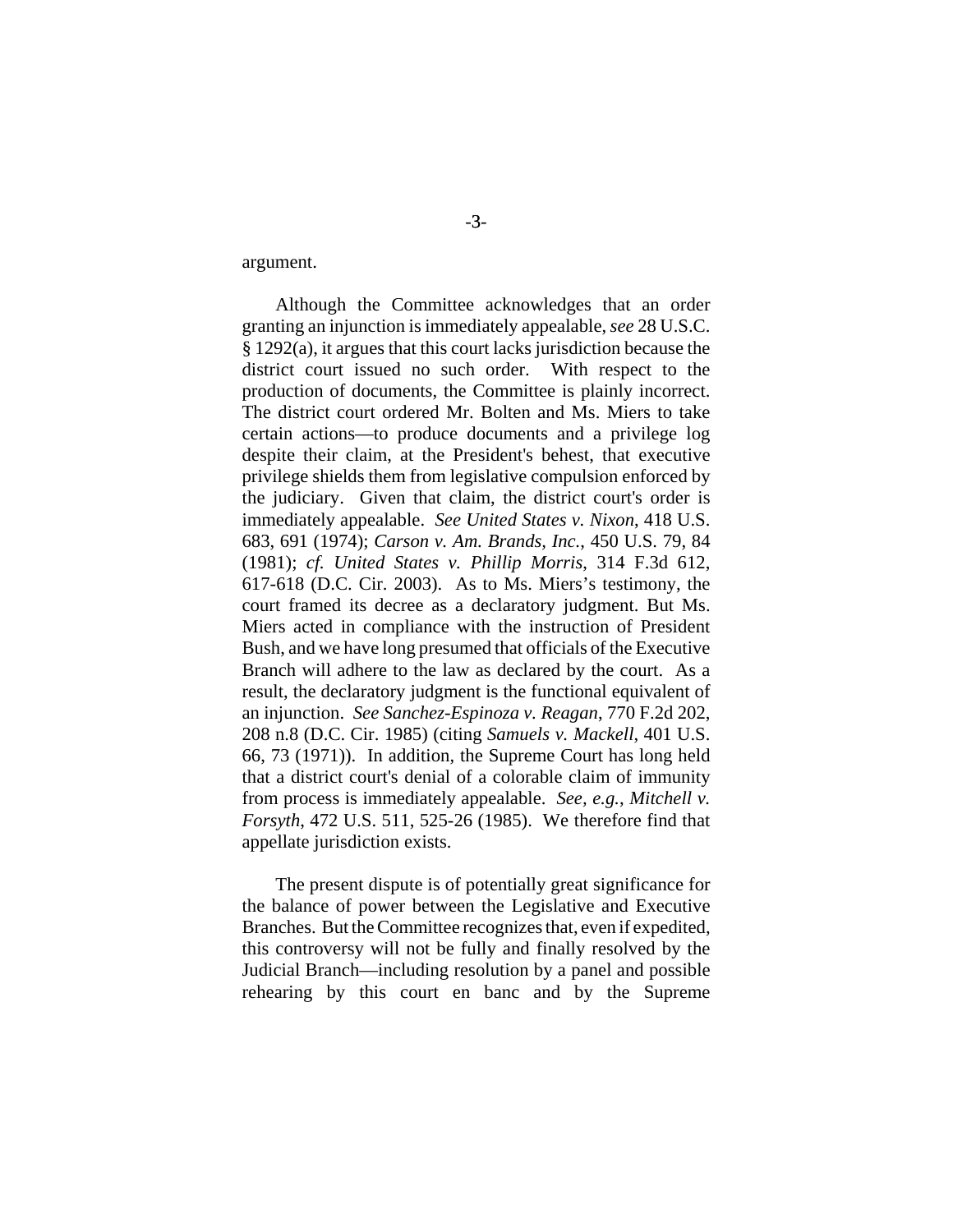Court—before the 110th Congress ends on January 3, 2009. At that time, the 110th House of Representatives will cease to exist as a legal entity, and the subpoenas it has issued will expire. *See, e.g.*, *United States v. Am. Tel. & Tel. Co.* (*AT&T I*), 551 F.2d 384, 390 (D.C. Cir. 1976). In view of the above considerations, we see no reason to set the appeal on an expedited briefing and oral argument schedule. If the case becomes moot, we would be wasting the time of the court and the parties. *See United States v. Munsingwear*, 340 U.S. 36 (1950). If the case does not become moot despite the expiration of the subpoenas, *see Moore v. Ogilvie*, 394 U.S. 814, 816 (1969); *Nixon v. Adm'r of Gen. Servs.*, 433 U.S. 425, 448–49 (1977); *Christian Knights of the Ku Klux Klan Invisible Empire, Inc. v. Dist. of Columbia*, 972 F.2d 365, 370 (D.C. Cir. 1992)—an issue we need not resolve at this time—there would be no pressing need for an immediate decision. *See Wilderness Soc'y v. Morton*, 479 F.2d 842, 886–87 (D.C. Cir. 1973) (en banc). This course has the additional benefit of permitting the new President and the new House an opportunity to express their views on the merits of the lawsuit. *See Nixon*, 433 U.S. at 448–49; *AT&T I*, 551 F.3d at 390.

We therefore grant the motion for stay pending appeal and deny the motion for expedition.

*So ordered.*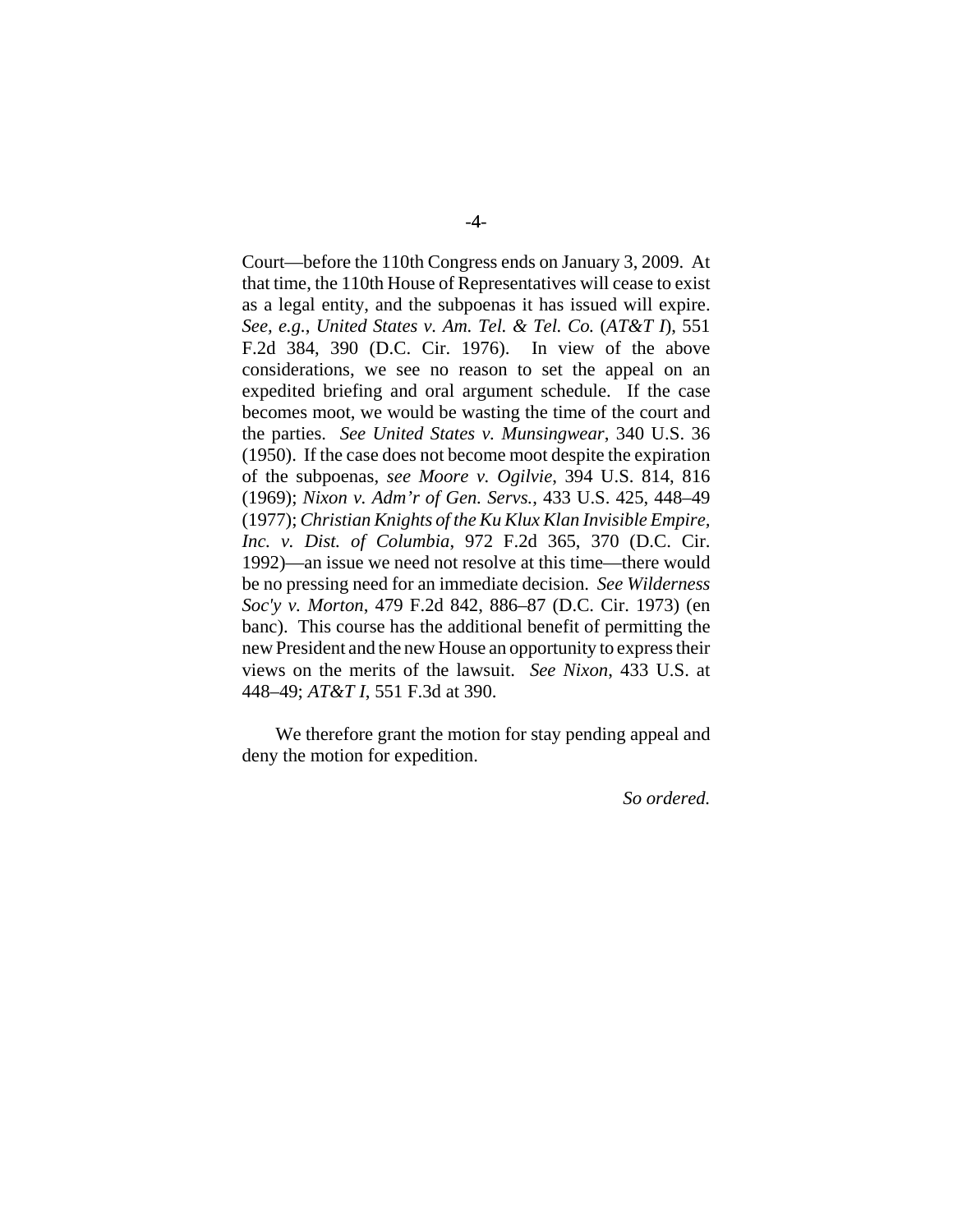TATEL, *Circuit Judge,* concurring in the disposition of the motions: I agree that we have jurisdiction. The district court's order directing the defendants to produce a list of privileged documents, relief the Committee specifically seeks in its complaint, Compl. 83, operates as an appealable injunction under 28 U.S.C. § 1292(a)(1). *See Cobell v. Kempthorne*, 455 F.3d 317, 322 (D.C. Cir. 2006). And because the challenge to that order is "inextricably intertwined" with the other issues in the case, we have pendent jurisdiction over the entire appeal. *United States ex rel. Long v. SCS Bus. & Technical Inst., Inc.*, 173 F.3d 870, 873 (D.C. Cir. 1999).

To show a likelihood of success on the merits sufficient to obtain a stay pending appeal, an appellant who will suffer serious irreparable injury need only raise "questions going to the merits so serious, substantial, difficult and doubtful, as to make them a fair ground for litigation and thus for more deliberative investigation." *Wash. Metro. Area Transit Comm'n v. Holiday Tours, Inc.*, 559 F.2d 841, 844 (D.C. Cir. 1977) (internal quotation marks omitted). Except for the executive's assertion of absolute immunity from congressional process, *see Comm. on the Judiciary, U.S. House of Representatives v. Miers*, 558 F. Supp. 2d 53, 99–107 (D.D.C. 2008) (persuasively rejecting claim of absolute immunity), the issues before us satisfy that modest standard.

Nonetheless, I am perplexed by the panel majority's willingness to grant a stay while hypothesizing that the expiration of the 110th Congress might moot the case before it is heard on the merits. Never have we granted a stay that would have the effect of irrevocably depriving a party of its victory in the district court. Nor have we authority to do so, for a stay in such circumstances would necessarily cause "substantial"—indeed, overwhelming—harm. *See United States v. Philip Morris, Inc.*, 314 F.3d 612, 617 (D.C. Cir. 2003)